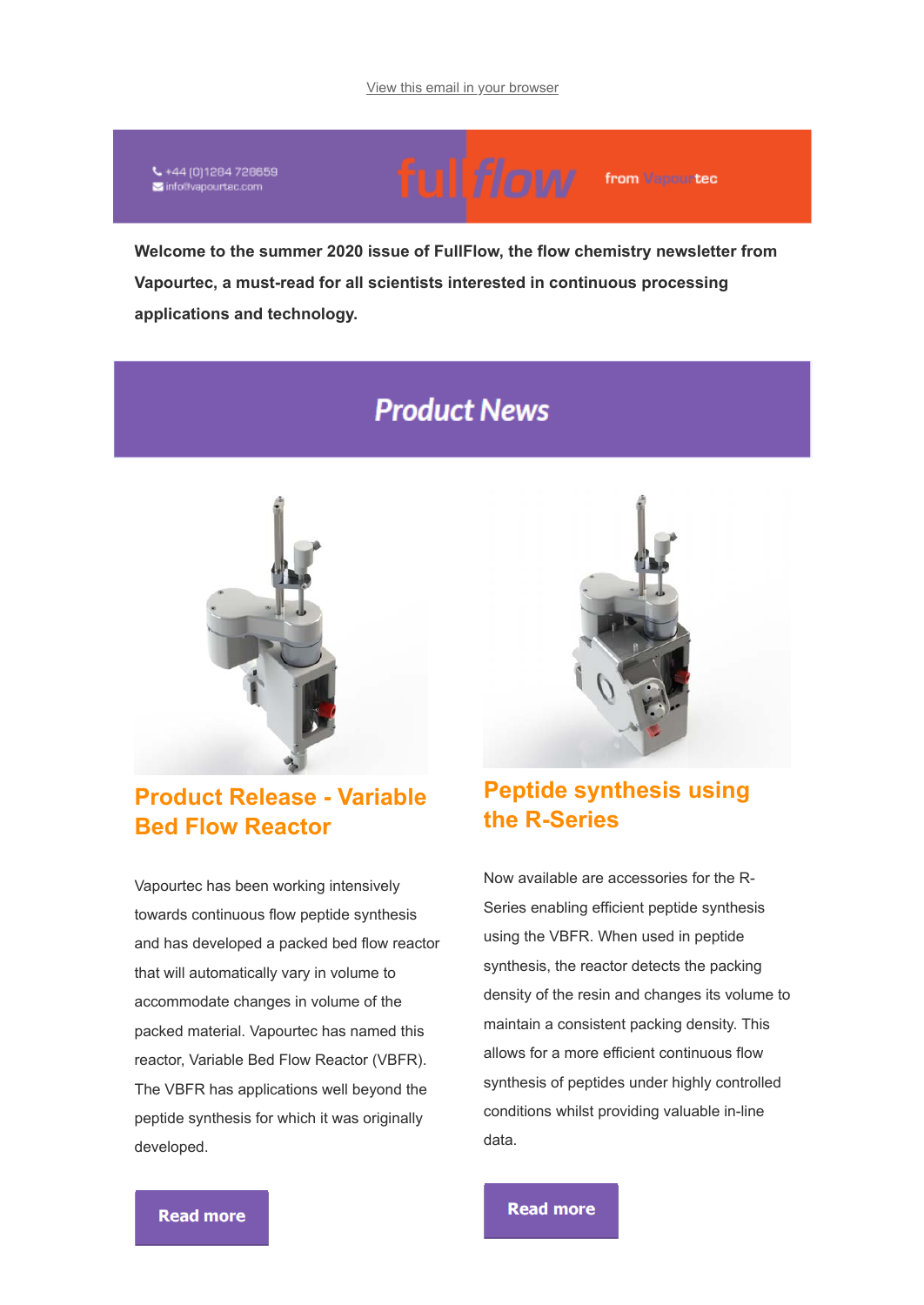# **Application Notes**



Scheme 1 - Photocatalytic α-C-H alkylation of primary aliphatic amines<sup>1</sup>



# **Application Note 68: Photocatalytic Synthesis of γ-Lactams and α-Tertiary Amine Derivatives in Continuous Flow**

We report a simple and direct solution to the synthesis of γ-lactams 4 (incl. azaspirocycles) and α-tertiary amine derivatives 5. Using a cheap organic photocatalyst (4CzIPN) in combination with azide ion as a hydrogen atom transfer (HAT) catalyst, the α-C–H alkylation of aliphatic primary amines 1 with acrylate Michael acceptors 2 can be affected (Scheme 1).

**Application Note 66: 230% increase in throughput of a photocycloaddition demonstrated by Vapourtec High Power LED**

This application note demonstrates a 230 % increase in throughput on the direct [2+2] cycloaddition of maleic anhydride with ethene to form a cyclobutane motif by using Vapourtec's new 365nm high powered LED.

### **Read more**



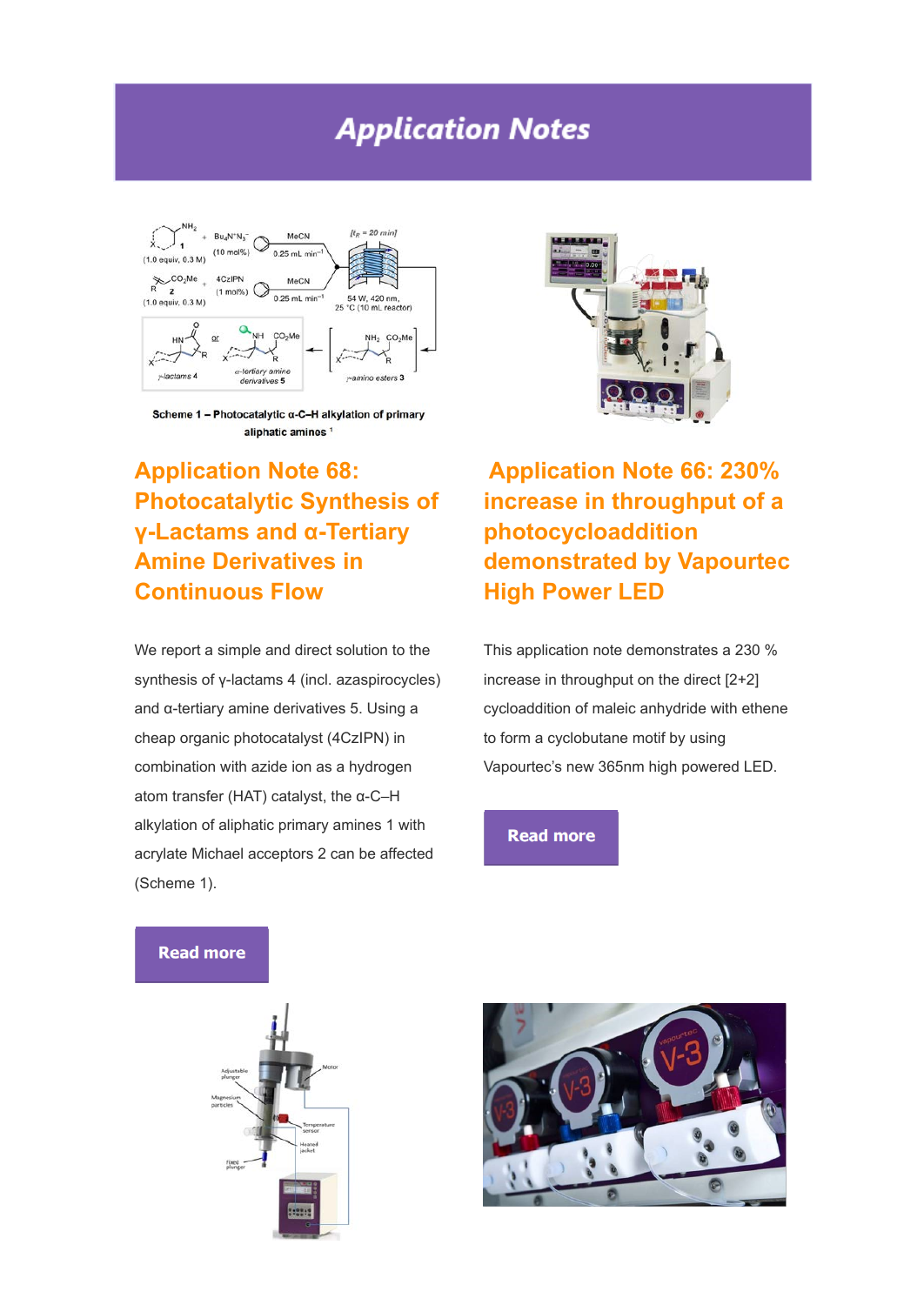### **Application Note 67: Generation of Grignard reagents on demand**

This application note illustrates the capabilities of Vapourtec's new packed bed reactor for a fast, consistent generation of Grignard reagents in flow. Under continuous flow conditions, an organic bromide reacts with magnesium packed inside the Variable Bed Flow Reactor, adjusting its volume to keep a constant packing density. In a second inline reactor, an aldehyde is added to the Grignard reagent to form a secondary alcohol.

# **Application Note 65: Lithiation-substitution of alkyl-1,3,4- oxadiazoles**

1,3,4‐Oxadiazoles are a common motif in pharmaceutical chemistry, but few convenient methods for their modification exist. This application note illustrates the use of Vapourtec E-series flow reactor for a fast, convenient, high yielding and general α‐ substitution of 1,3,4‐oxadiazoles via a lithiation-substitution approach. Under continuous flow conditions, metalation is carried out at room temperature, and subsequent in-flow electrophilic trapping gave up to quantitative isolated yields.

### **Read more**

### **Read more**

# **Latest News**



# **Patents highlight flow potential in pharma industry**

Vapourtec systems have now been cited in 34 granted patents over the past decade. This demonstrates the pivotal role Vapourtec's reactors and systems continue to



# **R-Series cited by Gilead in Remdesivir COVID-19 paper**

Vapourtec's R-Series flow chemistry system has recently been cited in an important paper published in peer review journal Organic Process Research & Development by US firm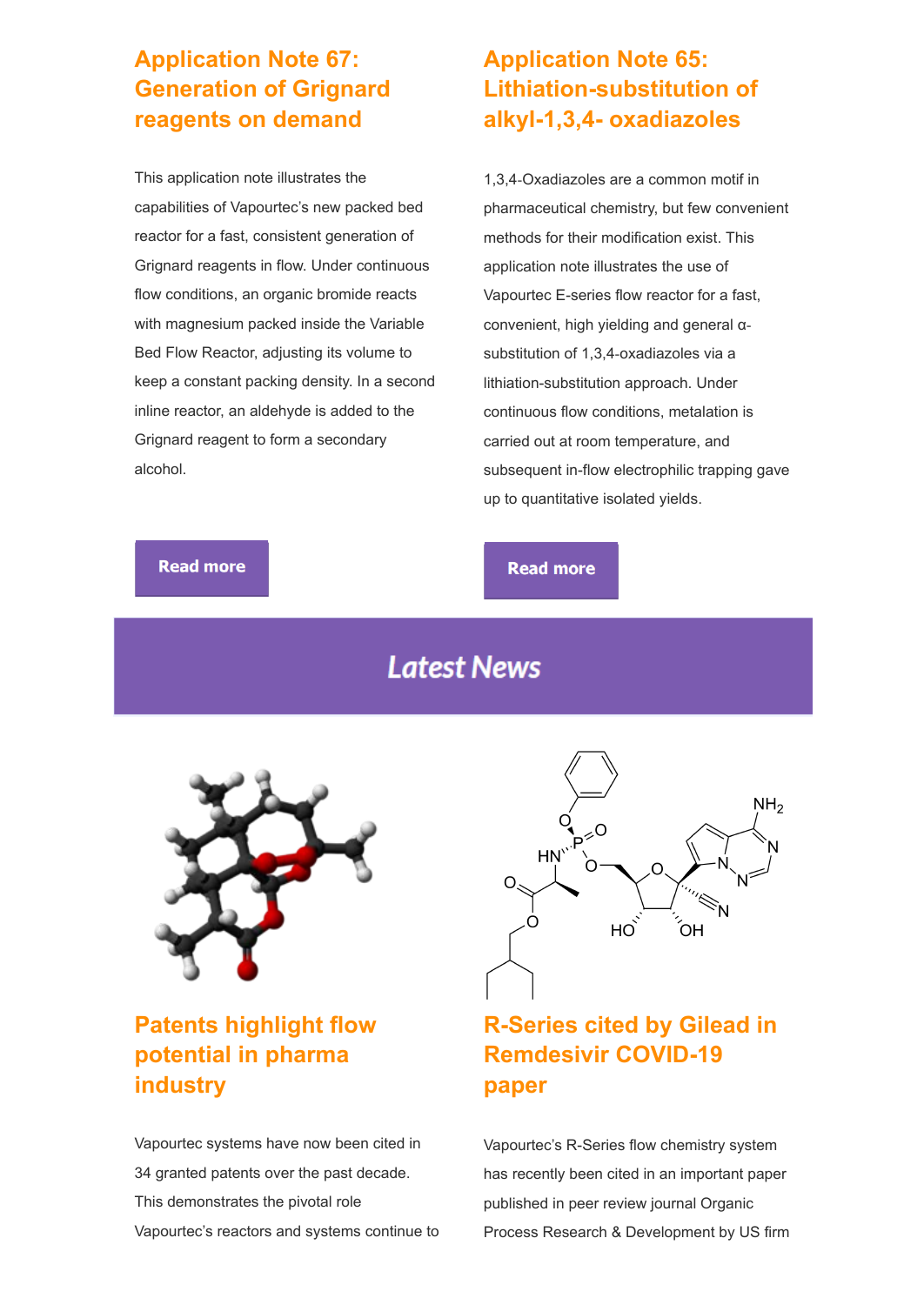play in major flow chemistry research breakthroughs by big pharma all over the world.

### **Read more**



# **Notable milestone for Vapourtec's E-Series system**

Installations of Vapourtec's E-Series flow chemistry system have recently reached a notable milestone with Belgian pharmaceutical firm Minakem taking delivery of the 200th unit. The E-Series was launched in 2012, and was aimed to be a robust and affordable entry level continuous flow system. Since then, the E-Series has fulfilled its mission with 200 systems installed in labs across the world and groundbreaking research continually being published.

### **Read more**

Gilead concerning the synthesis of Remdesivir, an antiviral used to treat severe manifestations of the COVID-19 disease.

### **Read more**



# **Science publishes far reaching Eindhoven University research**

A paper entitled "C(sp3)–H functionalizations of light hydrocarbons using decatungstate photocatalysis in flow" , concerning a revolutionary photochemistry research project at Eindhoven University that was led by Professor Tim Noël and involved Vapourtec, has been published by the prestigious Science magazine. The research is focused on a novel photocatalytic reaction, the direct activation of gaseous hydrocarbons at room temperature, using an inexpensive photocatalyst.

### **Read more**

# **Publications**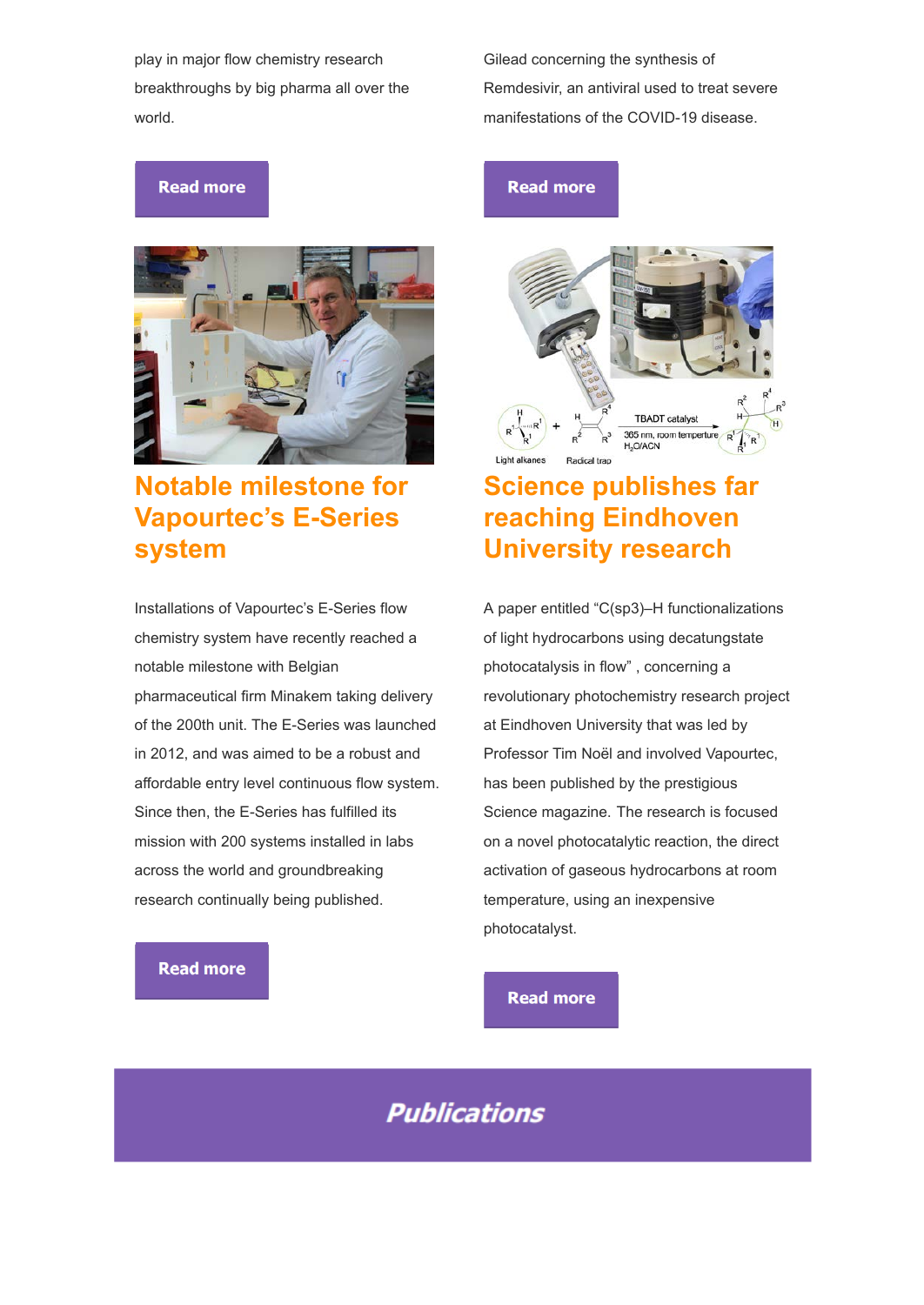

# C(sp3)–H functionalizations of light hydrocarbons using decatungstate photocatalysis in flow

Gabriele Laudadio<sup>1,\*</sup>, Yuchao Deng<sup>1,2,3,\*</sup>, Klaas van der Wal<sup>1</sup>, Davide Ravelli<sup>4</sup>, Manuel Nuño<sup>5</sup>, Maurizio Fagnoni<sup>4</sup>, Duncan Guthrie<sup>5</sup>, Yuhan Sun<sup>2,3</sup> & Timothy Noël<sup>1</sup>

<sup>1</sup> Micro Flow Chemistry and Synthetic Methodology, Department of Chemical Engineering and Chemistry, Eindhoven University of Technology, Eindhoven, Netherlands. <sup>2</sup>School of Physical Science and Technology, ShanghaiTech University, Shanghai 201210, P. R. China.

<sup>3</sup>Shanghai Advanced Research Institute, Chinese Academy of Sciences, Shanghai 201210, P. R. China.

<sup>4</sup>PhotoGreen Lab, Department of Chemistry, University of Pavia, Pavia 27100, Italy. <sup>5</sup>Vapourtec, Fornham St Genevieve, Bury St

Edmunds, Suffolk IP28 6TS, UK.



# Photocatalytic α-Tertiary Amine Synthesis via C−H Alkylation of Unmasked Primary Amines

Alison S. H. Ryder<sup>1</sup>, William B. Cunningham<sup>2</sup>, George Ballantyne<sup>2</sup>, Tom Mules<sup>2</sup>, Anna G. Kinsella<sup>2</sup>, Jacob Turner-Dore<sup>2</sup>, Catherine M. Alder<sup>3</sup>, Lee J. Edwards<sup>3</sup>, Blandine S. J. McKay<sup>3</sup>, Matthew N. Grayson<sup>2</sup> & Alexander J. Cresswell<sup>2</sup>

<sup>1</sup> Centre for Sustainable Chemical Technologies, University of Bath 1 South, Claverton Down, Bath, BA2 7AY (UK)

<sup>2</sup>Department of Chemistry, University of Bath 1 South, Claverton Down, Bath, BA2 7AY (UK) 3Medicines Design, GSK Medicines Research Centre Gunnels Wood Rd, Stevenage, SG1 2NY (UK)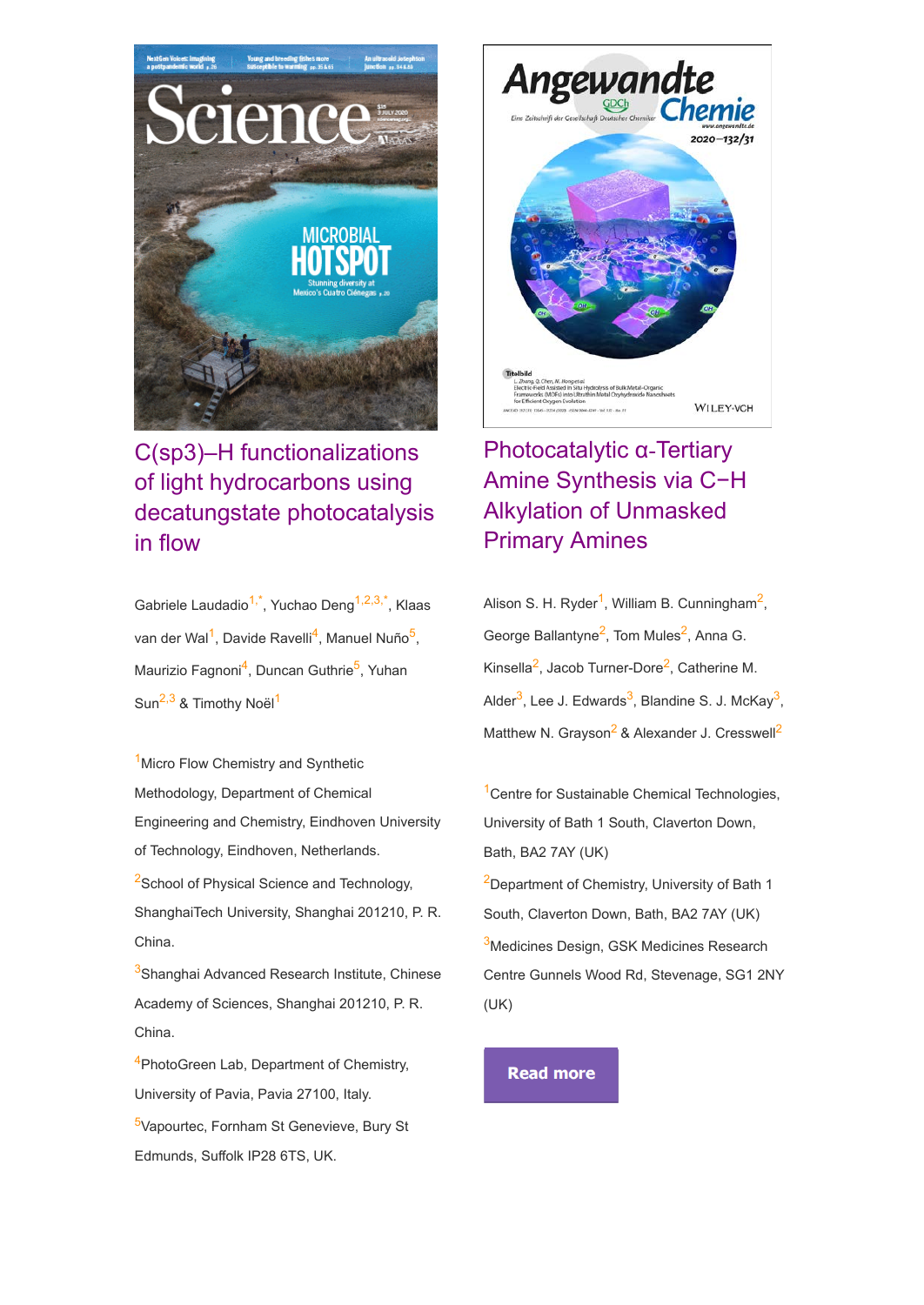### **Read more**



# Automated radial synthesis of organic molecules

Sourav Chatterjee<sup>1</sup>, Mara Guidi<sup>1,2</sup>, Peter H. Seeberger<sup>1,2</sup> & Kerry Gilmore<sup>1</sup>

<sup>1</sup> Department of Biomolecular Systems, Max-Planck-Institute of Colloids and Interfaces, Potsdam, Germany

<sup>2</sup> Freie Universität Berlin, Institute of Chemistry and Biochemistry, Berlin, Germany

### **Read more**



Development of a Large-Scale Cyanation Process Using Continuous Flow Chemistry en Route to the Synthesis of Remdesivir

Tiago Vieira<sup>1,\*</sup>, Andrew C. Stevens<sup>1,\*</sup>, Andrei Chtchemelinine<sup>2</sup>, Detian Gao<sup>1</sup>, Pavel Badalov<sup>1</sup>, & Lars Heumann<sup>2</sup>,

<sup>1</sup>Gilead Alberta ULC, 1021 Hayter Road, Edmonton, Alberta T6S 1A1, Canada <sup>2</sup>Gilead Sciences, Inc. 333 Lakeside Drive, Foster City, California 94404, United States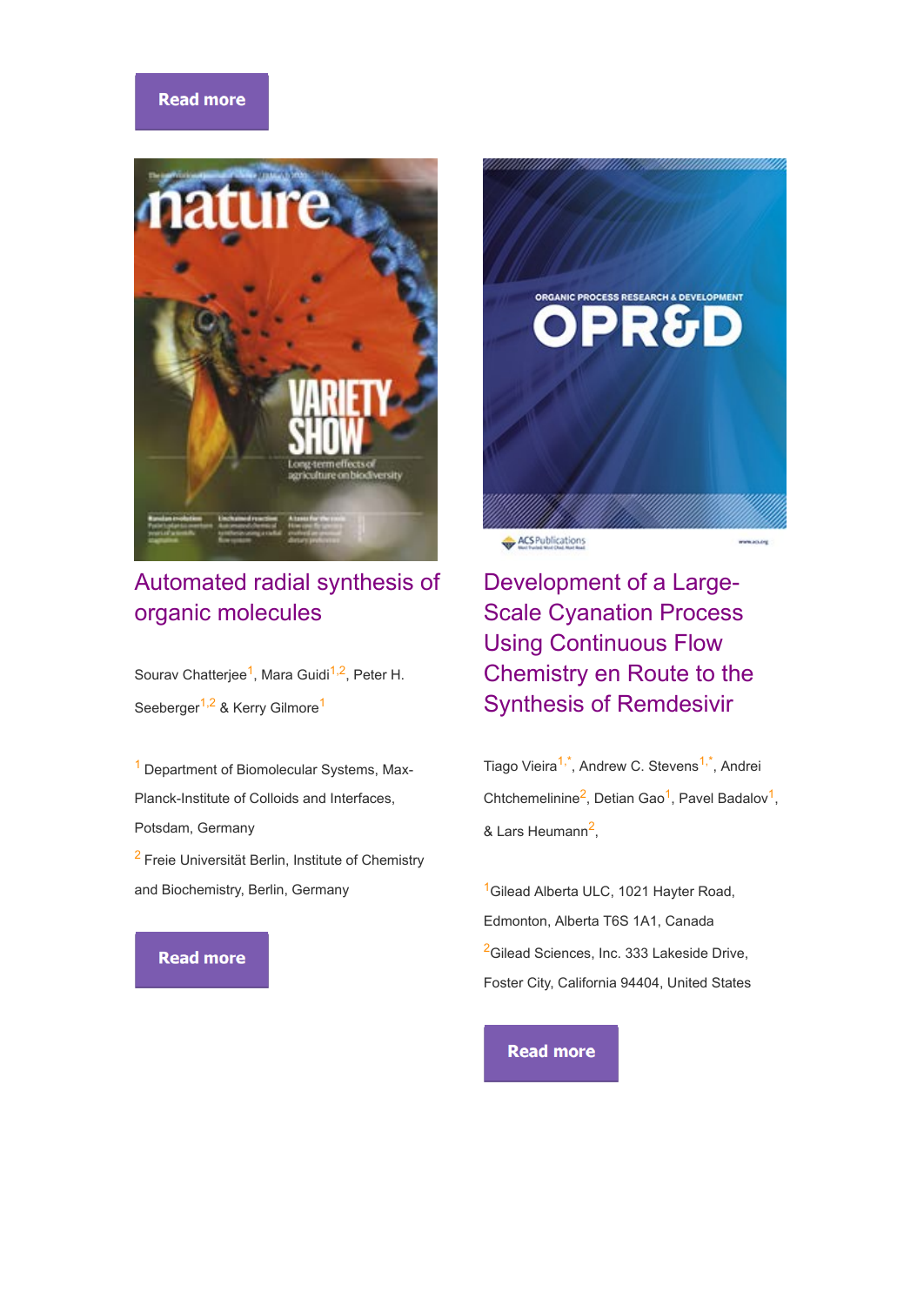

Photon Equivalents as a Parameter for Scaling Photoredox Reactions in Flow: Translation of Photocatalytic C−N Cross‐ Coupling from Lab Scale to Multikilogram Scale

Emily B. Corcoran<sup>1</sup>, Jonathan P. McMullen<sup>1,2</sup>, François Lévesque<sup>1,2</sup> Michael K. Wismer<sup>1</sup> & John R. Naber<sup>1</sup>

<sup>1</sup>Process Research & Development, Merck & Co., Inc., Boston, MA 02115 (USA) <sup>2</sup> Process Research & Development, Merck & Co., Inc., Rahway, NJ 07065 (USA) <sup>2</sup> Scientific Engineering & Design, Merck & Co., Inc., Kenilworth, NJ 07033 (USA)

# **ChemComm**



# Real-time monitoring of solidphase peptide synthesis using a variable bed flow reactor

Eric T. Sletten<sup>1,\*</sup>, Manuel Nuño,<sup>1,2,3,\*</sup>, Duncan Guthrie<sup>1</sup>, & Peter H. Seeberger<sup>4</sup>

<sup>1</sup>Department of Biomolecular Systems, Max Planck Institute of Colloids and Interfaces, Am Mühlenberg 1, 14476 Potsdam, Germany <sup>2</sup>Vapourtec Ltd, Park Farm Business Centre, Fornham St Genevieve, Bury St Edmunds, Suffolk IP28 6TS, UK <sup>3</sup>Department of Chemistry and Biochemistry,

Freie Universität Berlin, Arnimalle 22, Berlin, **Germany** 

**Read more**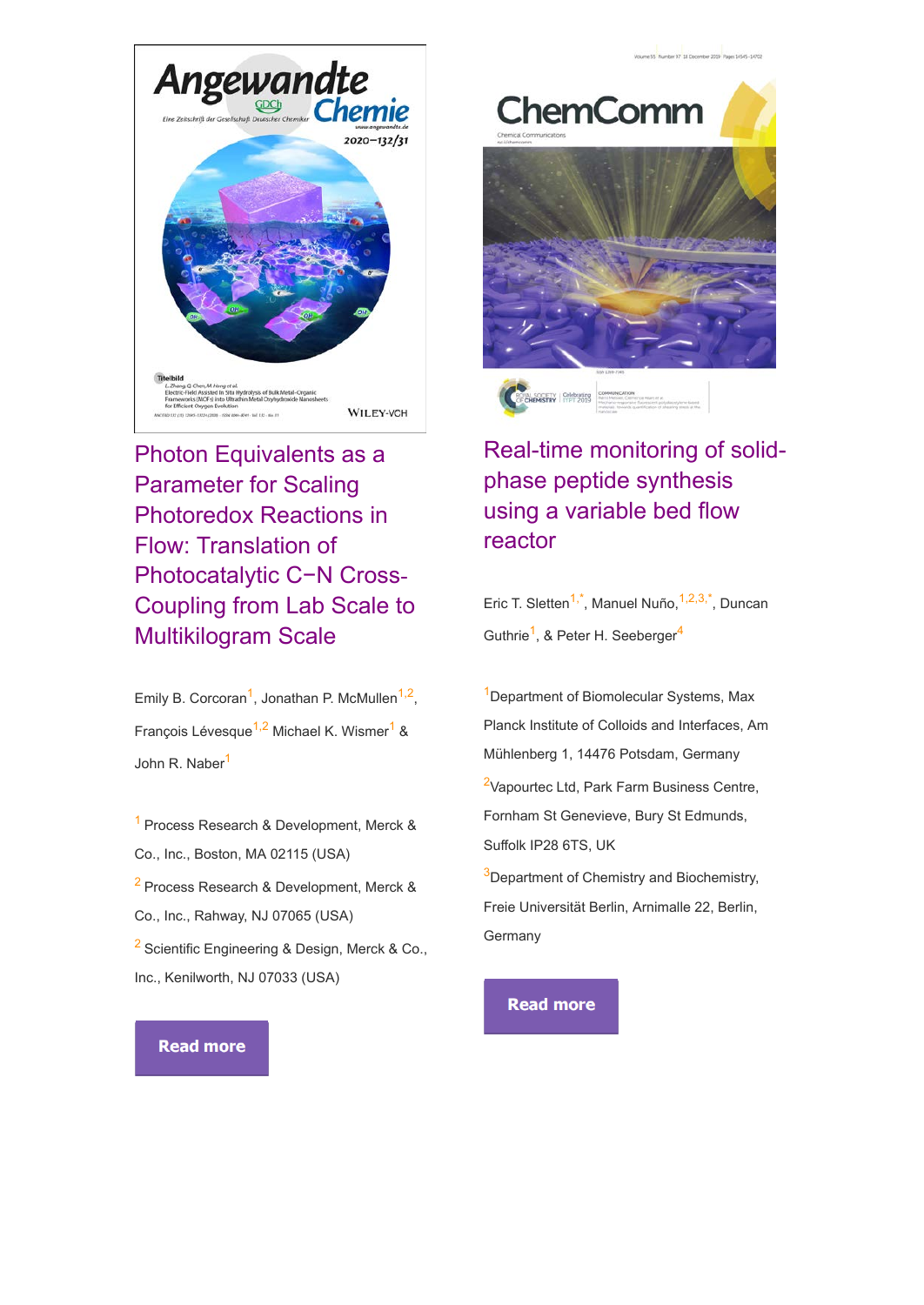

Organosulfur and Organoselenium Compounds in<br>Catalysis Editors: Ying-Yeung Yeung, Hak-Fun Chow



# Accelerating Electrochemical Synthesis through Automated Flow: Efficient Synthesis of **Chalcogenophosphites**

Nasser Amri<sup>1</sup> & Thomas Wirth<sup>1</sup>

 $<sup>1</sup>$  School of Chemistry, Cardiff University, Park</sup> Place, Cardiff, CF10 3AT, UK

### **Read more**



ACS Publications

Automated Glycan Assembly in a Variable-Bed Flow Reactor Provides Insights into Oligosaccharide–Resin **Interactions** 

Eric T. Sletten<sup>1</sup> , José Danglad-Flores<sup>1</sup> , Manuel Nuño<sup>2</sup> Duncan Guthrie<sup>2</sup> & Peter H. Seeberger<sup>1</sup>

<sup>1</sup> Department of Biomolecular Systems, Max Planck Institute of Colloids and Interfaces, Am Mühlenberg 1, 14476 Potsdam, Germany <sup>1</sup> Vapourtec, Ltd., Park Farm Business Centre, Fornham St. Genevieve, Bury St. Edmunds, Suffolk IP28 6TS, United Kingdom

### **Read more**



Copyright © 2020 Vapourtec Ltd. Phone: +44 (0)1284 728659 Email: info@vapourtec.com